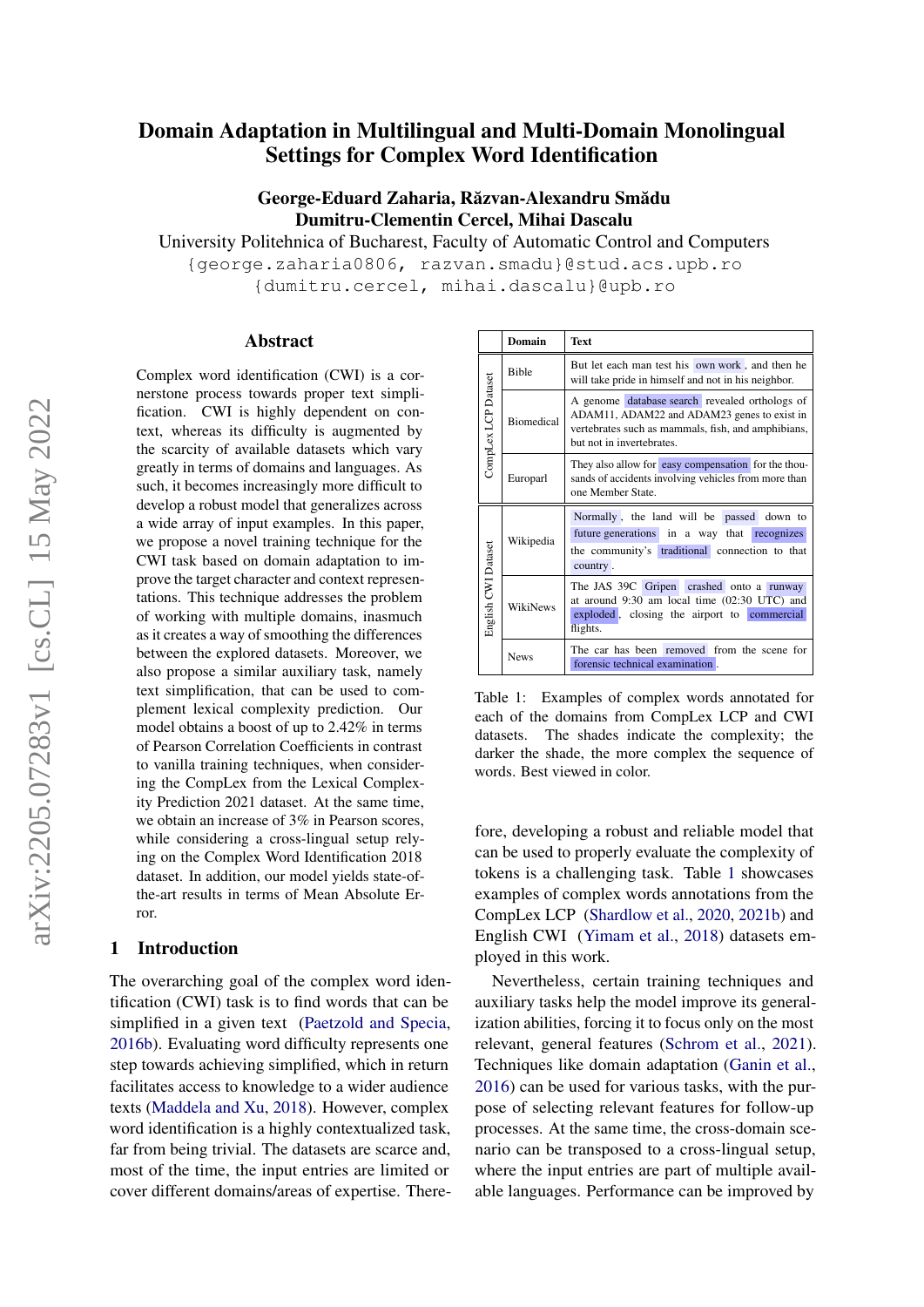also employing the power of domain adaptation, where the domain is the language; as such, the task of identifying complex tokens can be approached even for low resource languages.

We propose several solutions to improve the performance of a model for CWI in a cross-domain or a cross-lingual setting, by adding auxiliary components (i.e., Transformer [\(Vaswani et al.,](#page-10-3) [2017\)](#page-10-3) decoders, Variational Auto Encoders - VAEs [\(Kingma](#page-9-3) [and Welling,](#page-9-3) [2014\)](#page-9-3)), as well as a domain adaptation training technique [\(Farahani et al.,](#page-8-1) [2021\)](#page-8-1). Moreover, we use the domain adaptation intuition and we apply it in a multi-task adversarial training scenario, where the main task is trained alongside an auxiliary one, and a task discriminator has the purpose of generalizing task-specific features.

We summarize our main contributions as follows:

- Applying the concept of domain adaptation in a monolingual, cross-domain scenario for complex word identification;
- Introducing the domain adaptation technique in a cross-lingual setup, where the discriminator has the purpose to support the model extract only the most relevant features across all languages;
- Proposing additional components (i.e., Transformer decoders and Variational Auto Encoders) trained alongside the main CWI task to provide more meaningful representations of the inputs and to ensure robustness, while generating new representations or by tuning the existing ones;
- Experimenting with an additional text simplification task alongside domain/language adaptation, with the purpose of extracting cross-task features and improving performance.

#### 2 Related Work

Domain Adaptation. Several works employed domain adaptation to improve performance. For example, [Du et al.](#page-8-2) [\(2020\)](#page-8-2) approached the sentiment analysis task by using a BERT-based [\(Devlin et al.,](#page-8-3) [2019\)](#page-8-3) feature extractor alongside domain adaptation. Furthermore, [McHardy et al.](#page-9-4) [\(2019\)](#page-9-4) used domain adaptation for satire detection, with the publication source representing the domain. At the same time, [Dayanik and Padó](#page-8-4) [\(2020\)](#page-8-4) used a technique similar to domain adaptation, this time for

political claims detection. The previous approaches consisted of actor masking, as well as adversarial debiasing and sample weighting. Other studies considering domain adaptation included suggestion mining [\(Klimaszewski and Andruszkiewicz,](#page-9-5) [2019\)](#page-9-5), mixup synthesis training [\(Tang et al.,](#page-10-4) [2020\)](#page-10-4), and effective regularization [\(Vernikos et al.,](#page-10-5) [2020\)](#page-10-5).

Cross-Lingual Domain Adaptation. [Chen](#page-8-5) [et al.](#page-8-5) [\(2018\)](#page-8-5) proposed ADAN, an architecture based on a feed-forward neural network with three main components, namely: a feature extractor, a sentiment classifier, and a language discriminator. The latter had the purpose of supporting the adversarial training setup, thus covering the scenario where the model was unable to detect whether the input language was from the source dataset or the target one. A similar cross-lingual approach was adopted by [Zhang et al.](#page-10-6) [\(2020\)](#page-10-6), who developed a system to classify entries from the target language, while only labels from the source language were provided.

[Keung et al.](#page-9-6) [\(2019\)](#page-9-6) employed the usage of multilingual BERT [\(Pires et al.,](#page-9-7) [2019\)](#page-9-7) and argued that a language-adversarial task can improve the performance of zero-resource cross-lingual transfers. Moreover, training under an adversarial technique helps the Transformer model align the representations of the English inputs.

Under a Named Entity Recognition training scenario, [Kim et al.](#page-9-8) [\(2017\)](#page-9-8) used features on two levels (i.e., word and characters), together with Recurrent Neural Networks and a language discriminator used for the domain-adversarial setup. Similarly, [Huang et al.](#page-9-9) [\(2019\)](#page-9-9) used target language discriminators during the process of training models for low-resource name tagging.

Word Complexity Prediction. [Gooding and](#page-9-10) [Kochmar](#page-9-10) [\(2019\)](#page-9-10) based their implementation for CWI as a sequence labeling task on Long Short-Term Memory (LSTM) [\(Hochreiter and Schmid](#page-9-11)[huber,](#page-9-11) [1997\)](#page-9-11) networks, inasmuch as the context helps towards proper identification of complex tokens. The authors used 300-dimensional pretrained word embeddings as inputs for the LSTMs. Also adopting a sequence labeling approach, [Finni](#page-8-6)[more et al.](#page-8-6) [\(2019\)](#page-8-6) considered handcrafted features, including punctuation or syllables, that can properly identify complex structures.

The same sequence labeling approach can be applied under a plurality voting technique [\(Polikar,](#page-9-12) [2006\)](#page-9-12), or even using an Oracle [\(Kuncheva et al.,](#page-9-13)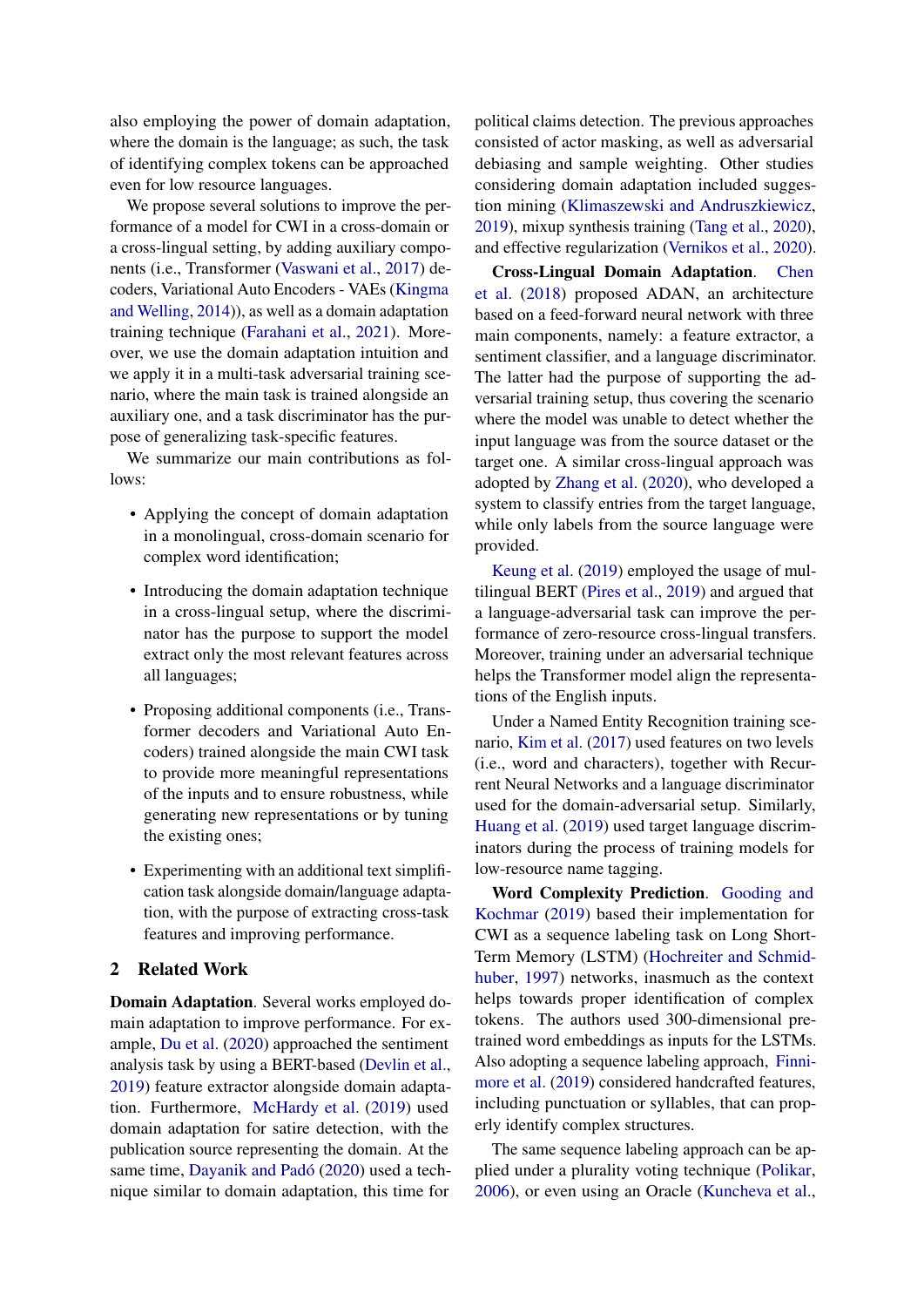[2001\)](#page-9-13). The Oracle functions best when applied to multiple solutions, by jointly using them to obtain a final prediction. At the same time, [Zaharia et al.](#page-10-7) [\(2020\)](#page-10-7) explored the power of Transformer-based models [\(Vaswani et al.,](#page-10-3) [2017\)](#page-10-3) in cross-lingual environments by using different training scenarios, depending on the scarcity of the resources: zero-shot, one-shot, as well as few-shot learning. Moreover, CWI can be also approached as a probabilistic task. For example, [De Hertog and Tack](#page-8-7) [\(2018\)](#page-8-7) introduced a series of architectures that combine deep learning features, as well as handcrafted features to address CWI as a regression problem.

## 3 Method

#### 3.1 Datasets

We experimented with two datasets, one monolingual - CompLex LCP 2021 [\(Shardlow et al.,](#page-10-0) [2020,](#page-10-0) [2021b\)](#page-10-1) - and one cross-lingual - the CWI Shared Dataset [\(Yimam et al.,](#page-10-2) [2018\)](#page-10-2). The entries of *CompLex* consist of a sentence in English and a target token, alongside the complexity of the token, given its context. The complexities are continuous values between 0 and 1, annotated by various individuals on an initial 5-point Likert scale; the annotations were then normalized.

The *CompLex* dataset contains two types of entries, each with its corresponding subset of entries: a) single, where the target token is represented by a single word, and b) multiple, where the target token is represented by a group of words. While the single-word dataset contains 7,662 training entries, 421 trial entries, and 917 test entries, the multiword dataset has lower counts, with 1,517 training entries, 99 trial entries, and 184 for testing. At the same time, the entries correspond to three different domains (i.e., biblical, biomedical, and political), therefore displaying different characteristics and challenging the models towards generalization.

The *CWI dataset* was introduced in the CWI Shared Task 2018 [\(Yimam et al.,](#page-10-2) [2018\)](#page-10-2). It is a multilingual dataset, containing entries in English, German, Spanish, and French. Moreover, the English entries are split into three categories, depending on their proficiency levels: professional (News), non-professional (WikiNews), and Wikipedia articles. Most entries are for the English language (27,299 training and 3,328 validation), while the fewest training entries are for German (6,151 training and 795 validation). The French language does not contain training or validation entries.

#### 3.2 The Domain Adaption Model

The overarching architecture of our method is introduced in Figure [1.](#page-3-0) All underlying components are presented in detail in the following subsections. Our model combines character-level BiLSTM features (i.e.,  $\mathcal{F}_t$ ) with Transformer-based features for the context sentence (i.e.,  $\mathcal{F}_c$ ). The concatenated features ( $\mathcal{F}_c + \mathcal{F}_t$ ) are then passed through three linear layers, with a dropout separating the first and second. The output is a value representing the complexity of the target word.

Three configurations were experimented. Within Basic Domain Adaptation, the previous features are passed through an additional component, the domain discriminator, composed of a linear layer followed by a softmax activation function. A *gradient reversal* layer [\(Ganin and Lempitsky,](#page-8-8) [2015\)](#page-8-8) is added between the feature concatenation and the discriminator to reverse the gradients through the backpropagation phase and support extracting general features. The loss function is determined by Equation [1](#page-2-0) as:

<span id="page-2-0"></span>
$$
L = L_r - \beta \lambda L_d \tag{1}
$$

where  $L_r$  is the regression loss,  $L_d$  is the general domain loss,  $\beta$  is a hyperparameter used for controlling the importance of  $L_d$ , and  $\lambda$  is another hyperparameter that varies as the training process progresses.

The following setups also include the Basic Domain Adaptation training setting.

VAE and Domain Adaptation considers the previous configuration, plus the VAE encoder, that yields the  $\mathcal{F}_v$  features, and the VAE decoder, which aims to reconstruct the input. The concatenation layer now contains the BiLSTM and Transformer features, along with the VAE encoder features  $(\mathcal{F}_v)$ , namely  $\mathcal{F}_t + \mathcal{F}_c + \mathcal{F}_v$ . The loss function is depicted by Equation [2](#page-2-1) as:

<span id="page-2-1"></span>
$$
L = L_r - \beta \lambda L_d + \alpha L_v \tag{2}
$$

where, additionally,  $L<sub>v</sub>$  represents the VAE loss described in Equation [6.](#page-4-0)

Transformer Decoder and Domain Adaptation adds a Transformer Decoder with the purpose of reconstructing the original input, for a more robust context feature extraction. The loss is denoted by Equation [3](#page-2-2) as:

<span id="page-2-2"></span>
$$
L = L_r - \beta \lambda L_d + \alpha L_{dec} \tag{3}
$$

where *Ldec* represents the decoder loss described in Equation [9.](#page-5-0)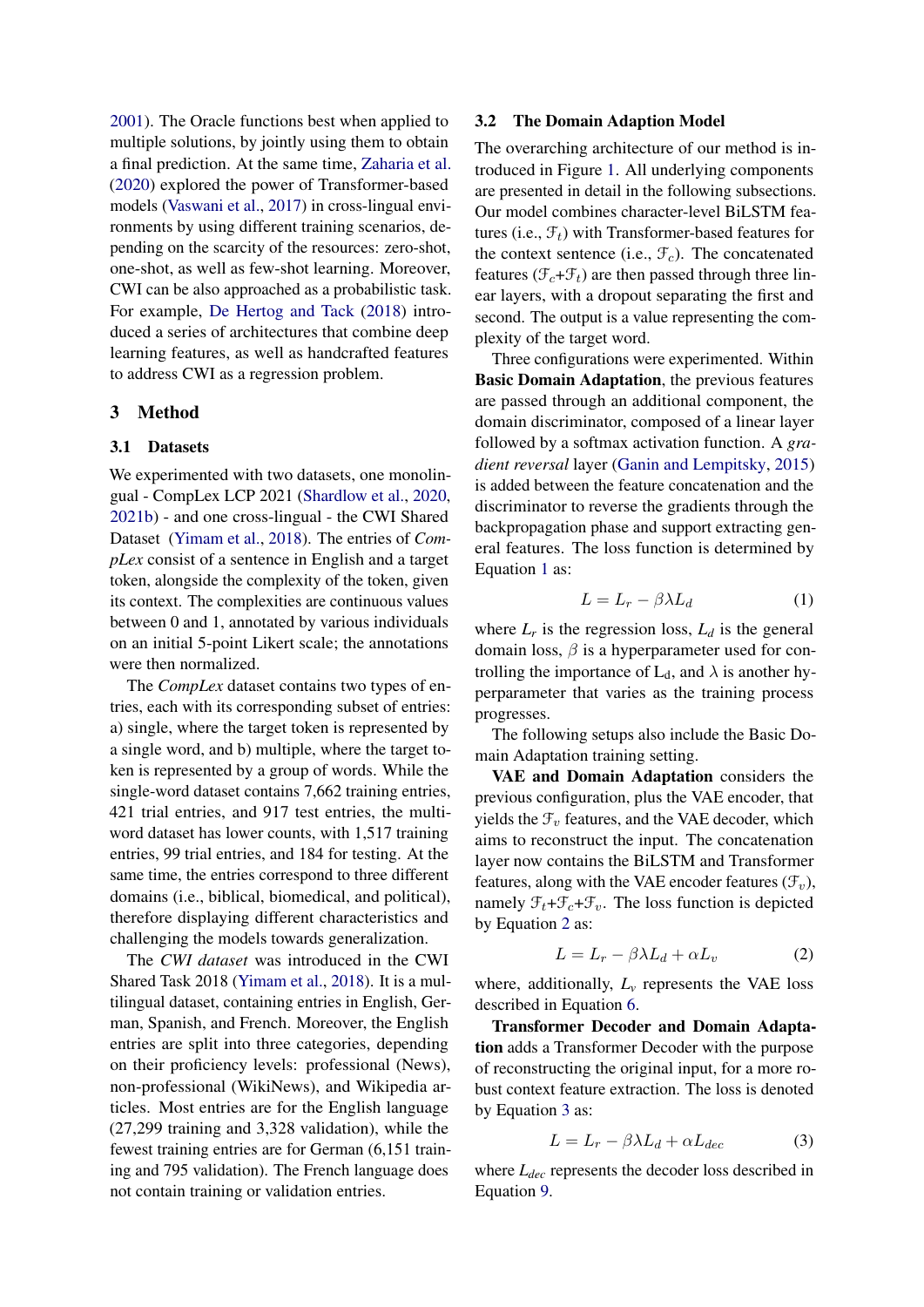<span id="page-3-0"></span>

Figure 1: The overarching architecture for the domain adaptation model.

## 3.2.1 Character-level BiLSTM for Target Word Representation

The purpose of this component is to determine the complexity of the target token, given only its constituent characters. A character-level Bidirectional Long Short-Term Memory (BiLSTM) network receives as input an array of characters corresponding to the target word (or group of words), and yields a representation that is afterwards concatenated to the previously mentioned Transformer-based representations. Each character *c* is mapped to a certain value obtained from the character vocabulary *V*, containing all the characters present in the input dataset.

The character sequence is represented as  $C^i$  =  $[c_1, c_2, \ldots, c_n]$ , where *n* is the maximum length of a target token.  $C^i$  is then passed through a character embedding layer, thus yielding the output *Embtarget*. *Embtarget* is then fed to the BiLSTM, followed by a dropout layer, thus obtaining the final target word representation,  $\mathcal{F}_t$ .

## 3.2.2 Transformer-based Context Representation

We rely on a Transformer-based model as the main feature extractor for the context of the target word (i.e., the full sentence), considering their superior performance on most natural language processing tasks. The selected model for the first dataset is RoBERTa [\(Liu et al.,](#page-9-14) [2019\)](#page-9-14), as it yields better results when compared to its counterpart, BERT. RoBERTa is trained with higher learning rates and larger mini-batches, and it modifies the key hyperparameters of BERT. We employed the usage of XLM-RoBERTa [\(Conneau et al.,](#page-8-9) [2020\)](#page-8-9), the multilingual counterpart of RoBERTa, now trained on a very large corpus of multilingual texts, for the second cross-lingual task. The features used for our task are represented by the pooled output of the Transformer model. The feature vector  $\mathcal{F}_c$  of 768 elements captures information about the context of the target word.

## 3.2.3 Variational AutoEncoders

We aim to further improve performance by adding extra features via Variational AutoEncoders (VAEs) [\(Kingma and Welling,](#page-9-3) [2014\)](#page-9-3) to the context representation for a target word. More specifically for the CWI task, we use the latent vector *z*, alongside the Transformer and the Char BiLSTM features. Moreover, we also need to ensure that the Encoder representation is accurate; therefore, we consider the VAE encoding and decoding as an additional task having the purpose of minimizing the reconstruction loss.

The VAE consists of two parts, namely the encoder and the decoder. The encoder  $g(x)$  produces the approximation  $q(z|x)$  of the posterior distribution  $p(z|x)$ , thus mapping the input x to the latent space *z*. The process is presented in Equation [4.](#page-3-1) We use as features the representation  $z$ , denoted as  $\mathfrak{F}_{v}$ .

<span id="page-3-1"></span>
$$
p(z|x) \approx q(z|x) = \mathcal{N}(\mu(x), \sigma(x)) \tag{4}
$$

The decoder  $f(z)$  maps the latent space to the input space (i.e.,  $p(z)$  to  $p(x)$ ), by using Equation [5.](#page-4-1)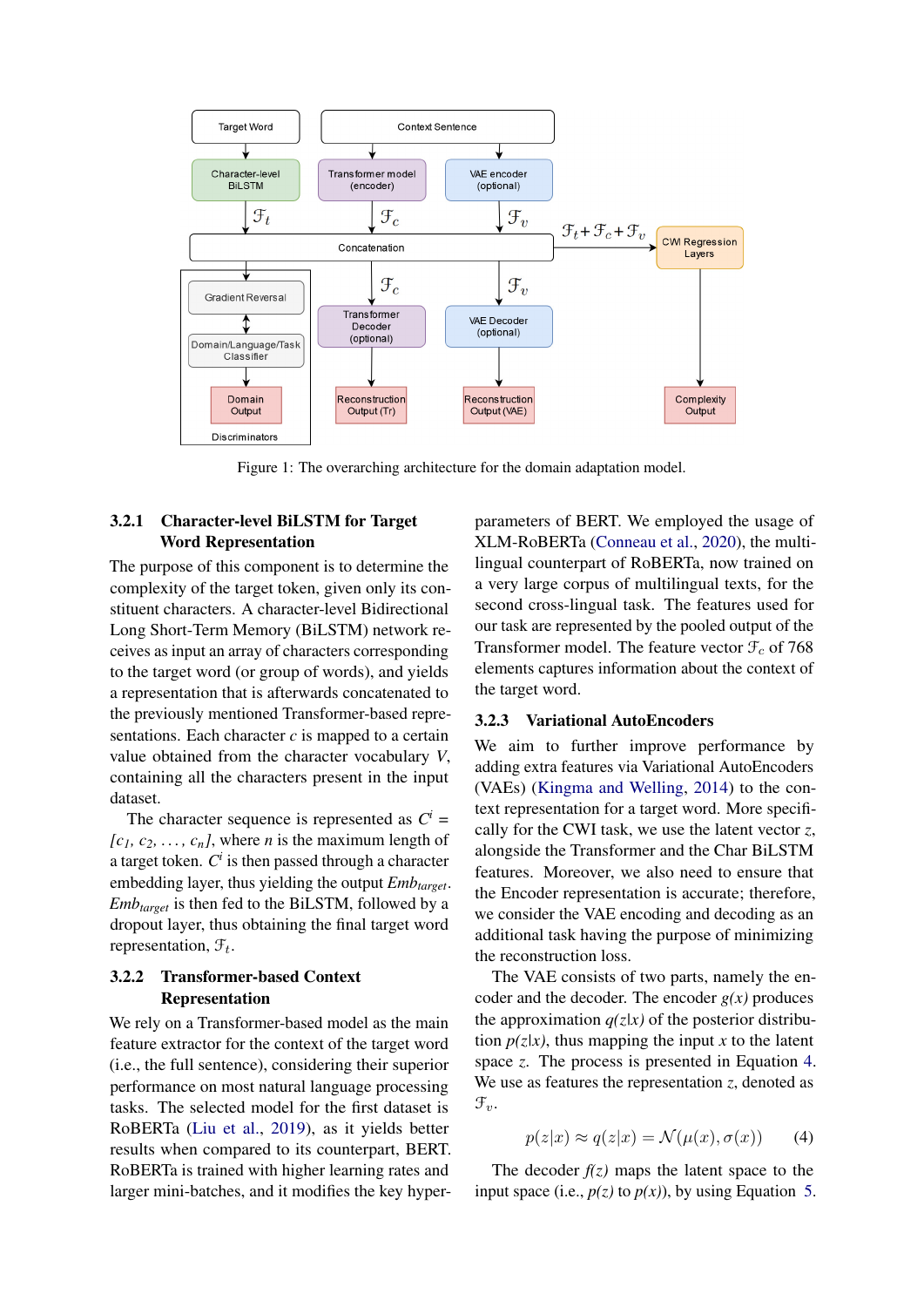<span id="page-4-1"></span>
$$
p(x) = \int p(x|z)p(z)dz
$$
  
= 
$$
\int \mathcal{N}(f(z), I)p(z)dz
$$
 (5)

Equation [6](#page-4-0) introduces the loss function, where *DKL* represents the Kullback Leibler divergence. Furthermore,  $\mathbb{E}_q$  represents the expectation with relation to the distribution *q*.

<span id="page-4-0"></span>
$$
L(f,g) = \sum_{i} \{-D_{KL}[q(z|x_i)||p(z)] + \mathbb{E}_{q(z|x_i)}[\ln p(x_i|z)]\}
$$
(6)

#### 3.2.4 Discriminators

The features extracted by our architecture can vary greatly as the input entries can originate from different domains or languages. Consequently, we introduced a generalization technique to extract only cross-domain features that do not present a bias towards a certain domain. We thus employ an adversarial training technique based on domain adaptation, forcing the model to only extract relevant cross-domain features.

A discriminator acts as a classifier, containing three linear layers with corresponding activation functions. The discriminator classifies the input sentence into one of the available domains. Unlike traditional classification approaches, our purpose is not to minimize the loss, but to maximize it. We want our model to become incapable of distinguishing between different categories of input entries, therefore extracting the most relevant, cross-domain features.

Our architecture is encouraged to generalize in terms of extracted features by the *gradient reversal* layer that reverses the gradients during the backpropagation phase; as such, the parameters are updated towards the direction that maximizes the loss instead of minimizing it.

Three scenarios were considered, each one targeting a different approach towards domain adaptation.

Domain Discriminator. The first scenario is applied on the first dataset, CompLex, with entries only in English, but covering multiple domains. The discriminator has the purpose of identifying the domain of the entry, namely biblical, biomedical or political. The intuition is that, by grasping only cross-domain features, the performance of the model increases on all three domains, instead of

performing well only on one, while poorer on the others.

Language Discriminator. The intuition is similar to the previous scenario, except that we experimented with the second multilingual dataset. Therefore, our interest was that our model extracts cross-lingual features, such that the performance is equal on all the target languages.

Task Discriminator. In this scenario, we trained a similar, auxiliary task, represented by text simplification. A task discriminator is implemented to detect the origin of the input entry: either the main task or the auxiliary task (i.e., simplified version). The dataset used for text simplification is represented by BenchLS [\(Paetzold and Specia,](#page-9-15)  $2016a$  $2016a$  $2016a$ <sup>1</sup>. The employed simplification process consists of masking the word considered to be complex and then using a Transformer for Masked Language Modeling to predict the best candidate. The corresponding flow is described in Algorithm [1,](#page-5-1) while the loss function is presented in Equation [7:](#page-4-3)

<span id="page-4-3"></span>
$$
L = L_r - \beta \lambda L_{task\_id} + L_{ML} \tag{7}
$$

where *LML* is the Sparse Categorical Cross Entropy loss.

All previous discriminators use the same loss, namely Categorical Cross Entropy [\(Zhang and](#page-10-8) [Sabuncu,](#page-10-8) [2018\)](#page-10-8).

The overall loss consists of the difference between the task loss and the domain/language loss. Moreover, the importance of the latter can be controlled by multiplication with a  $\lambda$  hyperparameter, that changes over time, and a fixed  $\beta$  hyperparameter. The network parameters,  $\theta_p$  are updated ac-cording to Equation [8,](#page-4-4) where  $\eta$  is the learning rate,  $L_d$  is the domain loss,  $L_r$  is the task loss and  $\beta$  is the weight for the domain loss. A similar equation for language loss  $(L_l)$  is in place for the second dataset, where instead of the domain loss  $L_d$  we used the language identification loss  $L_l$ , having the same formula.

<span id="page-4-4"></span>
$$
\theta_p = \theta_p - \eta \left(\frac{\partial L_r}{\partial \theta_p} - \beta \lambda \frac{\partial L_d}{\partial \theta_p}\right) \tag{8}
$$

#### 3.2.5 Transformer Decoder

Our model also considers a decoder to reconstruct the original input, starting from the Transformer representation. The intuition behind introducing

<span id="page-4-2"></span><sup>1</sup>[http://ghpaetzold.github.io/data/](http://ghpaetzold.github.io/data/BenchLS.zip) [BenchLS.zip](http://ghpaetzold.github.io/data/BenchLS.zip)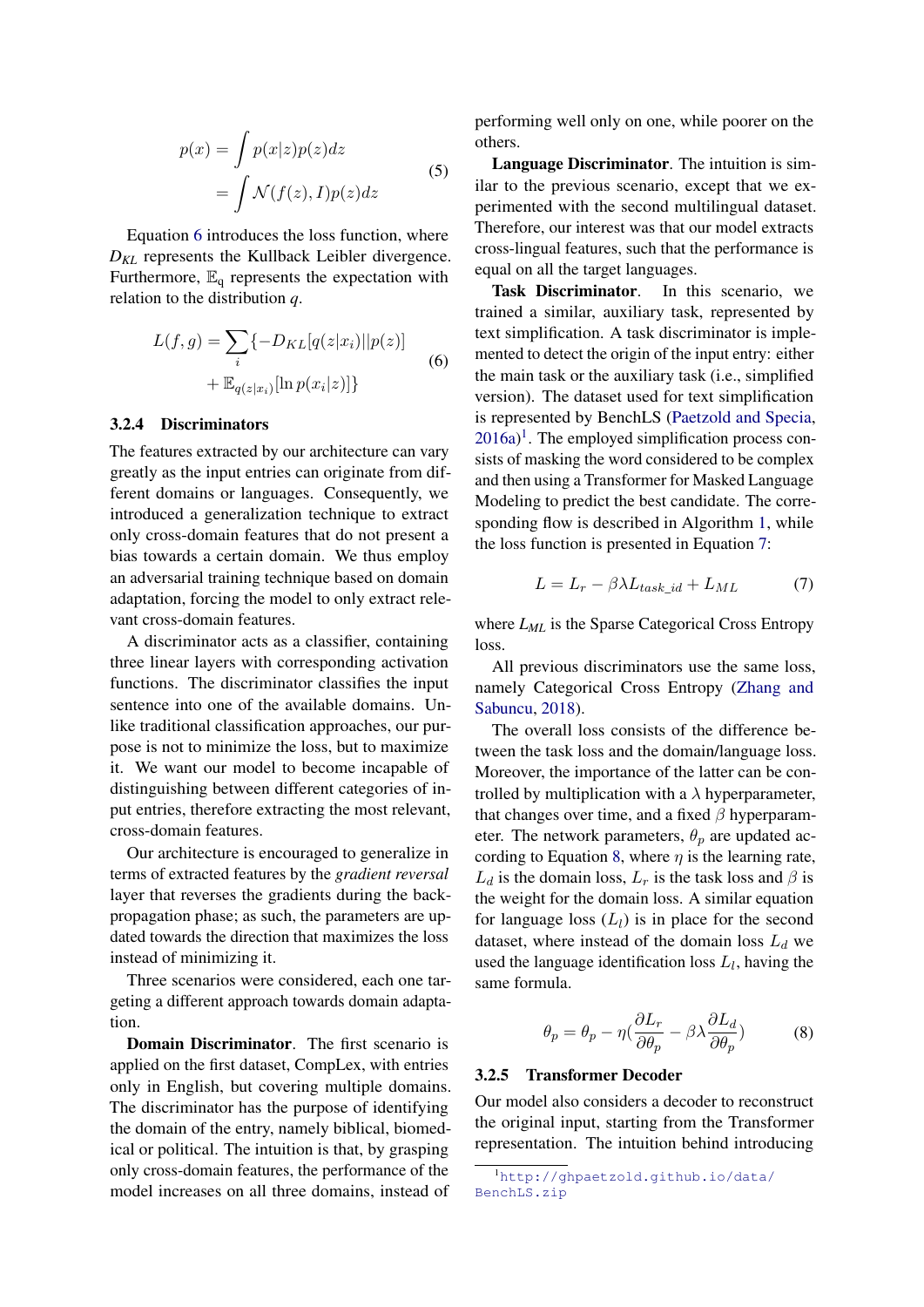Algorithm 1: The Multi-Task Adversarial algorithm (Task 1 - lexical complexity prediction; Task 2 - text simplification).

- <sup>1</sup> Inputs: Preprocessed dataset, split into batches  $(x_i, y_i)$ ,  $i=1, n$  (where *n* is the number of batches,  $x_i$  are the input features for the target word and the context, and *y<sup>i</sup>* is the complexity);
- 2 **Outputs:** Updated parameters  $\theta_p$ ;
- 3 **Initialization:** Initialize  $\theta_p$  with random weights;
- <sup>4</sup> for *every batch* do
- 5 | Select entries E1 from Task 1;
- $\sim$  Select entries E2 from Task 2:
- $\tau$  out1 = Apply initial architecture on E1;
- $\text{But2} = \text{Apply Masked Language}$ Modeling Transformer on E2;
- $\overline{9}$  F = Combine the features from applying architecture on E1 and E2;
- 10  $\vert$  out\_task = Pass F through task discriminator;
- $11$   $\log s1 = L_r(out1, ref1);$
- 12  $\log S = L_{ML}(out, ref2);$
- 13  $\vert$  task\_loss = L<sub>task id</sub>(out\_task, ref\_task);
- 14  $\log s = \log 1 + \log 2 \beta \lambda \tag{10}$
- <sup>15</sup> Backpropagate loss;

```
16 | Update \theta_n;
```
<span id="page-5-1"></span><sup>17</sup> end

this decoder is to increase the robustness of the context feature extraction.

The decoder receives as input the outputs of the hidden Transformer layer alongside an embedding of the original input, which are passed through a Gated Recurrent Unit (GRU) [\(Chung et al.,](#page-8-10) [2014\)](#page-8-10) layer for obtaining the final representation of the initial input. Additionally, two linear layers separated by a dropout are introduced before obtaining the final representation,  $y = \mathcal{F}_d$ . The loss is computed by using the Negative Log Likelihood loss between the outputs of the decoder and the original Transformer input id representation of the entries (see Equations [9](#page-5-0) and [10\)](#page-5-2).

<span id="page-5-0"></span>
$$
L(x,y) = \sum_{n=1}^{N} l_n \tag{9}
$$

<span id="page-5-2"></span>
$$
l_n = -w_{y_n}x_{n,y_n},
$$
  

$$
w_c = weight[c] \cdot \mathbb{1}\{c \neq ignore\_index\}
$$
 (10)

## 3.3 Experimental Setup

The optimizer used for our models is represented by AdamW [\(Kingma and Ba,](#page-9-16) [2014\)](#page-9-16). The learning rate is set to *2e-5*, while the loss functions used for the complexity task are the L1 loss [\(Janocha and](#page-9-17) [Czarnecki,](#page-9-17) [2016\)](#page-9-17) for the CompLex LCP dataset and the Mean Squared Error (MSE) loss [\(Kline and](#page-9-18) [Berardi,](#page-9-18) [2005\)](#page-9-18) for the CWI dataset. The auxiliary losses are summed to the main loss (i.e., complexity prediction) and are scaled according to their priority, with a factor of  $\alpha$ , where  $\alpha$  is set to 0.1 for the VAE loss, and 0.01 for the Transformer decoder and task discriminator losses. The  $\lambda$  parameter used for domain adaptation was updated according to Equation [11:](#page-5-3)

<span id="page-5-3"></span>
$$
\lambda = \frac{2}{1 + e^{-\gamma \epsilon}} - 1 \tag{11}
$$

where  $\epsilon$  is the number of epochs the model was trained;  $\gamma$  was set to 0.1, while  $\beta$  was set to 0.2. Moreover, each model was trained for 8 epochs, except for the one including the VAE features, which was trained for 12 epochs.

## 4 Results

## 4.1 LCP 2021 CompLex Dataset

We consider as baselines two models used for the LCP 2021 competition [\(Shardlow et al.,](#page-9-19) [2021a\)](#page-9-19), as well as the best-registered score. [Almeida et al.](#page-8-11) [\(2021\)](#page-8-11) employed the usage of neural network solutions; more specifically, they used chunks of the sentences obtained with Sent2Vec as input features. [Zaharia et al.](#page-10-9) [\(2021\)](#page-10-9) created models that are based on target and context feature extractors, alongside features resulted from Graph Convolutional Networks, Capsule Networks, and pre-trained word embeddings.

Table [2](#page-6-0) depicts the results obtained for the English dataset using domain adaptation and various configurations. "Base" denotes the initial model (RoBERTa + Char BiLSTM) on which we apply domain adaptation, as well as the auxiliary tasks. The domain adaptation technique offers improved performance when applied on top of an architecture, considering that the model learns cross-domain features. The only exception is represented by a slightly lower Pearson score on the model that uses domain adaptation alongside the Transformer decoding auxiliary task (Base  $+$  Decoder  $+$  DA), with a value of .7969 on the trial dataset, when compared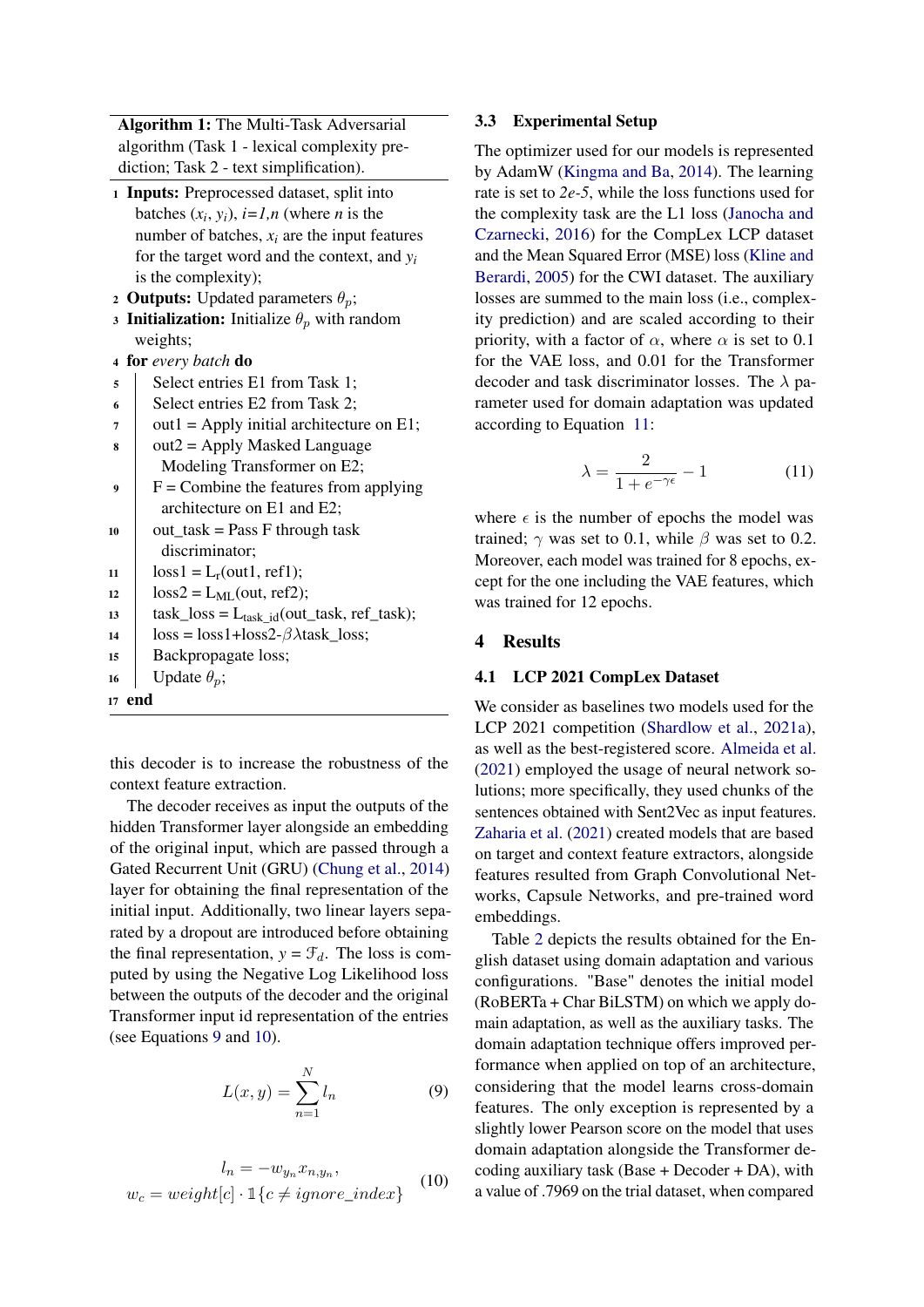<span id="page-6-0"></span>

|                                        |                |            | <b>Single-Word Target</b> |       | <b>Multi-Word Target</b> |       |                |            |  |
|----------------------------------------|----------------|------------|---------------------------|-------|--------------------------|-------|----------------|------------|--|
| Model                                  | <b>Trial</b>   |            | Test                      |       | <b>Trial</b>             |       | <b>Test</b>    |            |  |
|                                        | <b>Pearson</b> | <b>MAE</b> | <b>Pearson</b>            | MAE   | <b>Pearson</b>           | MAE   | <b>Pearson</b> | <b>MAE</b> |  |
| Almeida et al. (2021)                  |                |            | .4598                     | .0866 |                          |       | .3941          | .1145      |  |
| Zaharia et al. (2021)                  | .7702          | .0671      | .7324                     | .0677 | .7227                    | .0863 | .7962          | .0754      |  |
| $\overline{1}^{\text{st}}$ Place,      |                |            | .7886                     | .0609 |                          |       | .8612          | .0616      |  |
| LCP $2021$ (Shardlow et al., $2021a$ ) |                |            |                           |       |                          |       |                |            |  |
| Base (RoBERTa + Char BiLSTM)           | .7987          | .0654      | .7502                     | .0682 | .7565                    | .0828 | .8138          | .0739      |  |
| $Base + DA$                            | .8111          | .0660      | .7569                     | .0657 | .7900                    | .0724 | .8246          | .0699      |  |
| $Base + VAE + DA$                      | .8010          | .0658      | .7554                     | .0669 | .7919                    | .0745 | .8167          | .0761      |  |
| Base + Decoder + DA                    | .7969          | .0687      | .7542                     | .0704 | .7747                    | .0812 | .8252          | .0693      |  |
| Base + Text simplification + $DA$      | .8170          | .0648      | .7744                     | .0652 | .7670                    | .0787 | .8285          | .0708      |  |

Table 2: Results on the LCP 2021 English dataset.

 $*$  DA = Domain Adaptation; VAE = Variational AutoEncoder; Decoder = Transformer Decoder; Pearson = Pearson Correlation Coefficient; MAE = Mean Absolute Error.

|  |  |  |  |  |  |  | Table 3: Results on the CWI 2018 multilingual validation dataset. |  |  |
|--|--|--|--|--|--|--|-------------------------------------------------------------------|--|--|
|--|--|--|--|--|--|--|-------------------------------------------------------------------|--|--|

<span id="page-6-1"></span>

| Model                                  | EN-N  |            | <b>EN-WN</b> |       | $EN-W$ |            | DE    |            | ES    |       |
|----------------------------------------|-------|------------|--------------|-------|--------|------------|-------|------------|-------|-------|
|                                        | Р     | <b>MAE</b> | P            | MAE   | P      | <b>MAE</b> | Р     | <b>MAE</b> | P     | MAE   |
| Base (XLM-RoBERTa)<br>+ Char BiLSTM)   | .8517 | .0476      | .8460        | .0512 | .7640  | .0697      | .7092 | .0559      | .6944 | .0635 |
| $Base + LA$                            | .8592 | 0468       | .8431        | .0532 | .7773  | .0702      | .6857 | .0551      | .6868 | .0625 |
| $Base + VAE + LA$                      | .8557 | .0463      | .8376        | .0527 | .7562  | .0702      | .7026 | .0565      | .6805 | .0628 |
| Base + Decoder + LA                    | .8492 | .0511      | .8273        | .0569 | .7619  | .0745      | .6823 | .0645      | .6519 | .0725 |
| $Base + Text$<br>simplification $+ LA$ | .8602 | .0514      | .8555        | .0560 | .7842  | .0716      | .7147 | .0621      | .6787 | .0688 |

LA = Language Adaptation; VAE = Variational AutoEncoder; Decoder = Transformer Decoder; EN-N = English-News; EN-WN = English-WikiNews; EN-W = English-Wikipedia; DE = German; ES = Spanish; P = Pearson Correlation Coefficient; MAE = Mean Absolute Error.

<span id="page-6-2"></span>

| <b>Model</b>                    | EN-N                     |            | <b>EN-WN</b>             |            | EN-W                     |            | DE                       |            | ES                       |            | FR                       |            |
|---------------------------------|--------------------------|------------|--------------------------|------------|--------------------------|------------|--------------------------|------------|--------------------------|------------|--------------------------|------------|
|                                 | P                        | <b>MAE</b> | P                        | <b>MAE</b> | P                        | <b>MAE</b> | P                        | <b>MAE</b> | P                        | <b>MAE</b> | P                        | <b>MAE</b> |
| Kajiwara<br>$Ko-$<br>and        | $\overline{\phantom{a}}$ | .0510      | $\overline{\phantom{0}}$ | .0704      | ۰                        | .0931      | $\overline{a}$           | .0610      | $\overline{\phantom{0}}$ | .0718      | $\overline{\phantom{0}}$ | .0778      |
| machi (2018)                    |                          |            |                          |            |                          |            |                          |            |                          |            |                          |            |
| <b>B</b> jerva<br>Bingel<br>and |                          |            |                          |            |                          |            |                          | .0747      |                          | .0789      |                          | .0660      |
| (2018)                          |                          |            |                          |            |                          |            |                          |            |                          |            |                          |            |
| Gooding and Kochmar             | $\overline{\phantom{a}}$ | .0558      | $\overline{\phantom{a}}$ | .0674      | $\overline{\phantom{0}}$ | .0739      | $\overline{\phantom{0}}$ |            |                          |            |                          |            |
| (2018)                          |                          |            |                          |            |                          |            |                          |            |                          |            |                          |            |
| Base                            |                          |            |                          |            |                          |            |                          |            |                          |            |                          |            |
| (XLM-RoBERTa                    | .8560                    | .0461      | .8045                    | .0533      | .7205                    | .0679      | .7405                    | .0540      | .6873                    | .0619      | .5506                    | .0793      |
| + Char BiLSTM)                  |                          |            |                          |            |                          |            |                          |            |                          |            |                          |            |
| $Base + LA$                     | .8582                    | .0466      | .8146                    | .0513      | .7310                    | .0700      | .6866                    | .0558      | .6809                    | .0606      | .5409                    | .0842      |
| $Base + VAE + LA$               | .8580                    | .0450      | .8060                    | .0526      | .7354                    | .0671      | .7131                    | .0553      | .6912                    | .0595      | .5559                    | .0752      |
| Base + Decoder + LA             | .8533                    | .0509      | .7978                    | .0560      | .7124                    | .0708      | .6976                    | .0653      | .6490                    | .0692      | .4663                    | .0889      |
| $Base + Text$                   | .8580                    | .0502      | .8338                    | .0539      | .7420                    | .0707      | .7230                    | .0614      | .6837                    | .0671      | .5394                    | .0876      |
| simplification $+ LA$           |                          |            |                          |            |                          |            |                          |            |                          |            |                          |            |

Table 4: Results on the CWI 2018 multilingual test dataset.

LA = Language Adaptation; VAE = Variational AutoEncoder; Decoder = Transformer Decoder; EN-N = English-News;  $EN-WN =$  English-WikiNews; EN-W = English-Wikipedia; DE = German; ES = Spanish; FR = French;  $\overline{P}$  = Pearson Correlation Coefficient; MAE = Mean Absolute Error.

to the initial .7987 (Base). However, the remaining models improve upon the starting architecture, with the largest improvements being observed for domain adaptation and the text simplification auxiliary task (Base  $+$  Text simplification  $+$  DA), with a Pearson correlation coefficient on the test dataset of .7744, 2.42% better than the base model. The improved performance can be also seen for the Mean Absolute Error score (MAE = .0652).

While the Transformer decoder auxiliary task does not offer the best performance for the single word dataset, the same architecture offers the second-best performance for the multi-word dataset, with a Pearson score of .8252 compared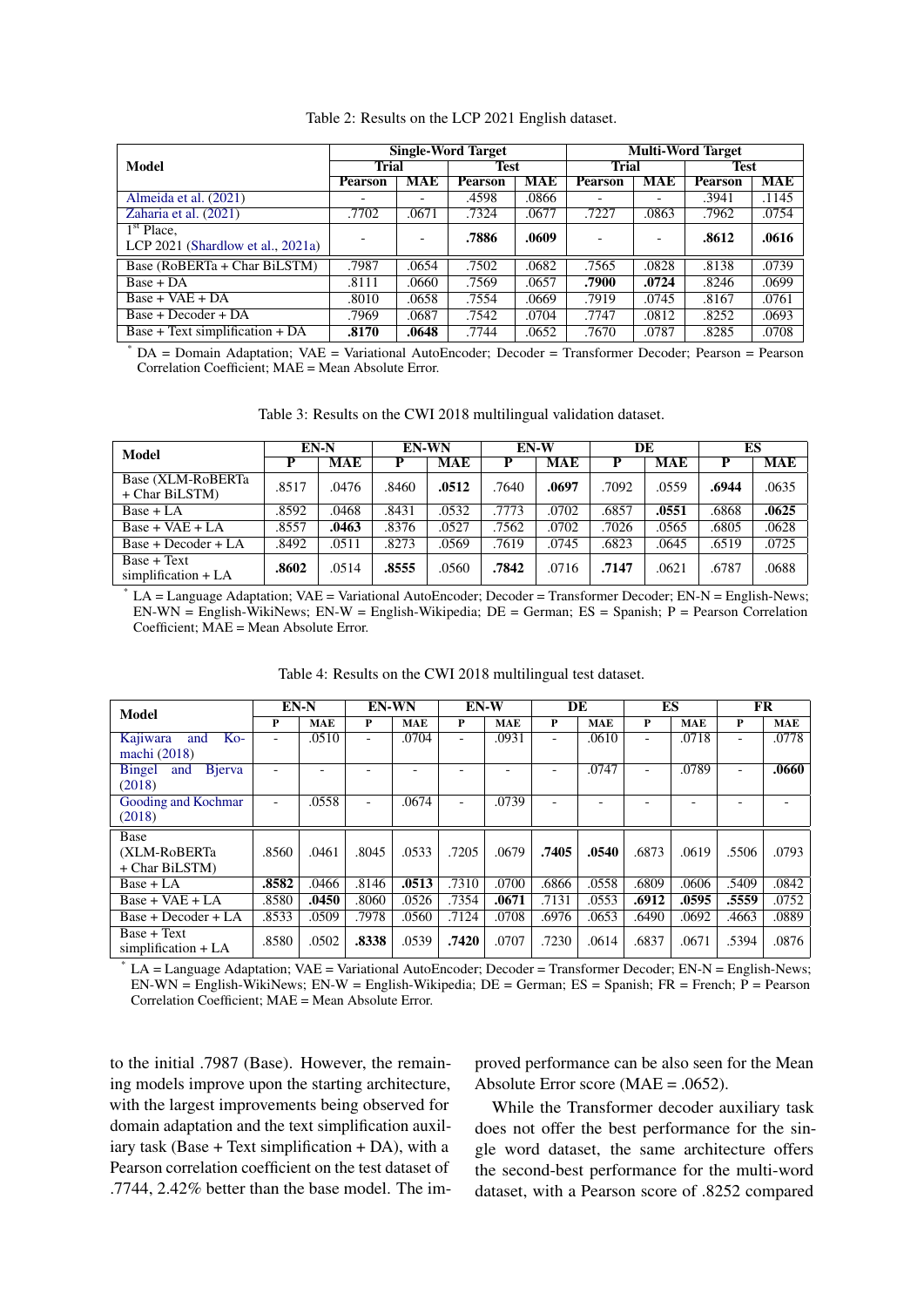to the best one, .8285. The domain adaptation and VAE configuration provide improvements upon the base model (.7554 versus .7502 Pearson), but the VAE does not have an important contribution, considering that the Base + domain adaptation model has a slightly higher Pearson score of .7569.

## 4.2 CWI 2018 Dataset

We also experimented with a multilingual dataset, where the discriminant is considered to be the language. The baseline consists of three models used from the CWI 2018 competition. The performance is evaluated in terms of MAE; however, we also report the Pearson Correlation Coefficient. First, [Kajiwara and Komachi](#page-9-20) [\(2018\)](#page-9-20) based their models on regressors, alongside features represented by the number of characters or words and the frequency of the target word in certain corpora. Second, the approach of [Bingel and Bjerva](#page-8-12) [\(2018\)](#page-8-12) is based on Random Forest Regressors, as well as feed-forward neural networks alongside specific features, such as log-probability, inflectional complexity, or target-sentence similarity; the authors focused on non-English entries. Third, [Gooding](#page-9-21) [and Kochmar](#page-9-21) [\(2018\)](#page-9-21) approach the English section of the dataset by employing linear regressions. The authors used several types of handcrafted features, including word n-grams, POS tags, dependency parse relations, and psycholinguistic features.

Table [3](#page-6-1) presents the results obtained on the multilingual validation dataset and compares the performance of different configurations. The best overall performance in terms of Pearson correlation coefficient is yielded by the Base model (XLM-RoBERTa + Char BiLSTM) alongside the text simplification auxiliary task and the domain adaptation technique (Base  $+$  Text simplification  $+$  LA), with values of .8602 on English News, .8555 on English WikiNews, as well as .7842 on English Wikipedia and .7147 on German. The best Pearson score for the Spanish language is obtained by the base model, with .6944. The Base + VAE + LA architecture offers improvements over the Base model, but falls behind when compared to the Base + Text simplification + LA model, with Pearson correlation ranging from .8557 on the English News dataset to .6805 on the Spanish dataset.

However, when switching to MAE, the metric used for evaluation in the CWI 2018 competition, the best performance is split between the first three models, namely Base, Base + LA, and Base + VAE + LA. The Base + LA approach yields the best, lowest MAE score on the German and Spanish datasets, while the Base architecture performs the best on English WikiNews and English Wikipedia. The English News achieves the best MAE results from the Base + VAE + LA model.

Nevertheless, the best overall performance is obtained by the Base + VAE + LA model on the test dataset (see Table [4\)](#page-6-2), with dominating Pearson and MAE scores on the Spanish and French languages: 0.6912 Pearson, 0.595 MAE for Spanish, as well as .5559 Pearson, and .0752 MAE for French, respectively. The Base + Text simplification + LA model performs the best in terms of Pearson Correlation Coefficient on the English WikiNews and Wikipedia datasets, with Pearson scores of .8338 and .7420. However, the best MAE scores for the same datasets are generated by the Base + LA model (.0513 English WikiNews) and Base + VAE + LA (.0671 English Wikipedia).

## 5 Discussions

The domain adaptation technique supports our model to learn general cross-domain or crosslanguage features, while achieving higher performance. Moreover, jointly training on two different tasks (i.e., lexical complexity prediction and text simplification), coupled with domain adaptation to generalize the features from the two tasks, can lead to improved results.

However, there are entries for which our models were unable to properly predict the complexity score, namely: a) entries with a different level of complexity (i.e. biomedical), and b) entries part of a language that was not present in the training dataset (i.e., French). For the former, scientific terms (e.g., "sitosterolemia"), abbreviations (e.g., "ES"), or complex elements (e.g., "H3-2meK9") impose a series of difficulties for our feature extractors, considering the absence of these tokens from the Transformer vocabulary. The latter category of problematic entries creates new challenges in the sense that it represents a completely new language on which the architecture is tested. However, as seen in the results section, the cross-lingual domain adaptation technique offers good improvements, helping the model achieve better performance on French, even though the initial architecture was not exposed to any French example.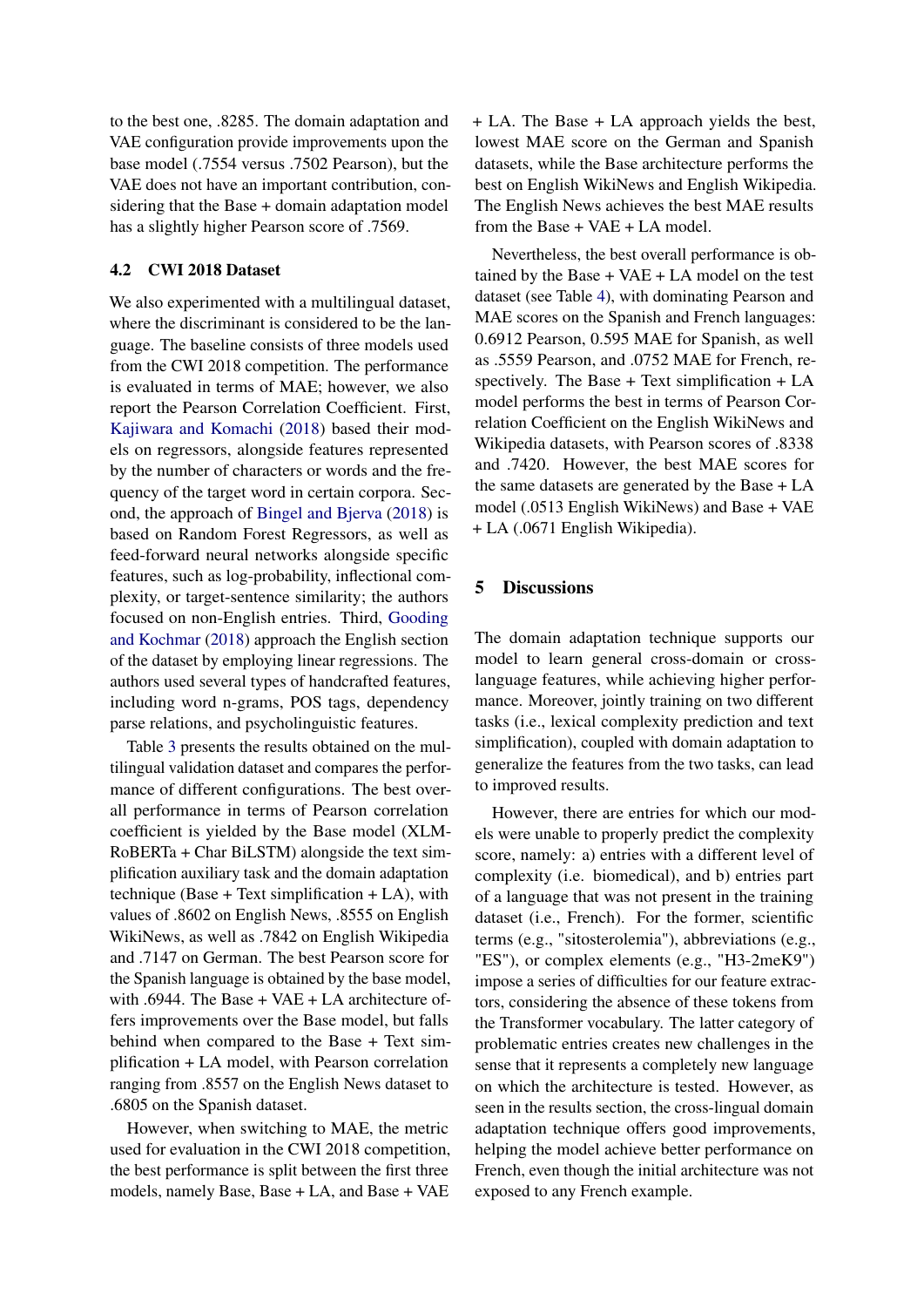### 6 Conclusions and Future Work

This work proposes a series of training techniques, including domain adaptation, as well as multi-task adversarial learning, that can be used for improving the overall performance of the models for CWI. Domain adaptation improves results by encouraging the models to extract more general features, that can be further used for the lexical complexity prediction task. Moreover, by jointly training the model on the CWI tasks and an auxiliary similar task (i.e., text simplification), the overall performance is improved. The task discriminator also ensures the extraction of general features, thus making the model more robust on the CWI dataset.

For future work, we intend to experiment with meta-learning [\(Finn et al.,](#page-8-13) [2017\)](#page-8-13) alongside domain adaptation [\(Wang et al.,](#page-10-10) [2019\)](#page-10-10), considering the scope of the previously applied training techniques. This would enable us to initialize the model's weights in the best manner, thus ensuring optimal results during the training phase.

### Acknowledgments

This research was supported by a grant of the Romanian National Authority for Scientific Research and Innovation, CNCS - UEFISCDI, project number TE 70 PN-III-P1-1.1-TE-2019-2209, "ATES - Automated Text Evaluation and Simplification".

## References

- <span id="page-8-11"></span>Raul Almeida, Hegler Tissot, and Marcos Didonet Del Fabro. 2021. C3sl at semeval-2021 task 1: Predicting lexical complexity of words in specific contexts with sentence embeddings. In *Proceedings of the 15th International Workshop on Semantic Evaluation (SemEval-2021)*, pages 683–687.
- <span id="page-8-12"></span>Joachim Bingel and Johannes Bjerva. 2018. Crosslingual complex word identification with multitask learning. In *Proceedings of the thirteenth workshop on innovative use of NLP for building educational applications*, pages 166–174.
- <span id="page-8-5"></span>Xilun Chen, Yu Sun, Ben Athiwaratkun, Claire Cardie, and Kilian Weinberger. 2018. Adversarial deep averaging networks for cross-lingual sentiment classification. *Transactions of the Association for Computational Linguistics*, 6:557–570.
- <span id="page-8-10"></span>Junyoung Chung, Caglar Gulcehre, KyungHyun Cho, and Yoshua Bengio. 2014. Empirical evaluation of gated recurrent neural networks on sequence modeling. In *NIPS 2014 Deep Learning and Representation Learning Workshop*.
- <span id="page-8-9"></span>Alexis Conneau, Kartikay Khandelwal, Naman Goyal, Vishrav Chaudhary, Guillaume Wenzek, Francisco Guzmán, Édouard Grave, Myle Ott, Luke Zettlemoyer, and Veselin Stoyanov. 2020. Unsupervised cross-lingual representation learning at scale. In *Proceedings of the 58th Annual Meeting of the Association for Computational Linguistics*, pages 8440– 8451.
- <span id="page-8-4"></span>Erenay Dayanik and Sebastian Padó. 2020. Masking actor information leads to fairer political claims detection. In *Proceedings of the 58th Annual Meeting of the Association for Computational Linguistics*, pages 4385–4391.
- <span id="page-8-7"></span>Dirk De Hertog and Anaïs Tack. 2018. Deep learning architecture for complex word identification. In *Proceedings of the Thirteenth Workshop on Innovative Use of NLP for Building Educational Applications*, pages 328–334.
- <span id="page-8-3"></span>Jacob Devlin, Ming-Wei Chang, Kenton Lee, and Kristina Toutanova. 2019. Bert: Pre-training of deep bidirectional transformers for language understanding. In *Proceedings of the 2019 Conference of the North American Chapter of the Association for Computational Linguistics: Human Language Technologies, Volume 1 (Long and Short Papers)*, pages 4171–4186.
- <span id="page-8-2"></span>Chunning Du, Haifeng Sun, Jingyu Wang, Qi Qi, and Jianxin Liao. 2020. Adversarial and domain-aware bert for cross-domain sentiment analysis. In *Proceedings of the 58th Annual Meeting of the Association for Computational Linguistics*, pages 4019– 4028.
- <span id="page-8-1"></span>Abolfazl Farahani, Sahar Voghoei, Khaled Rasheed, and Hamid R Arabnia. 2021. A brief review of domain adaptation. *Advances in Data Science and Information Engineering*, pages 877–894.
- <span id="page-8-13"></span>Chelsea Finn, Pieter Abbeel, and Sergey Levine. 2017. Model-agnostic meta-learning for fast adaptation of deep networks. In *Proceedings of the 34th International Conference on Machine Learning-Volume 70*, pages 1126–1135.
- <span id="page-8-6"></span>Pierre Finnimore, Elisabeth Fritzsch, Daniel King, Alison Sneyd, Aneeq Ur Rehman, Fernando Alva-Manchego, and Andreas Vlachos. 2019. Strong baselines for complex word identification across multiple languages. In *Proceedings of the 2019 Conference of the North American Chapter of the Association for Computational Linguistics: Human Language Technologies, Volume 1 (Long and Short Papers)*, pages 970–977.
- <span id="page-8-8"></span>Yaroslav Ganin and Victor Lempitsky. 2015. Unsupervised domain adaptation by backpropagation. In *International conference on machine learning*, pages 1180–1189. PMLR.
- <span id="page-8-0"></span>Yaroslav Ganin, Evgeniya Ustinova, Hana Ajakan, Pascal Germain, Hugo Larochelle, François Laviolette, Mario Marchand, and Victor Lempitsky.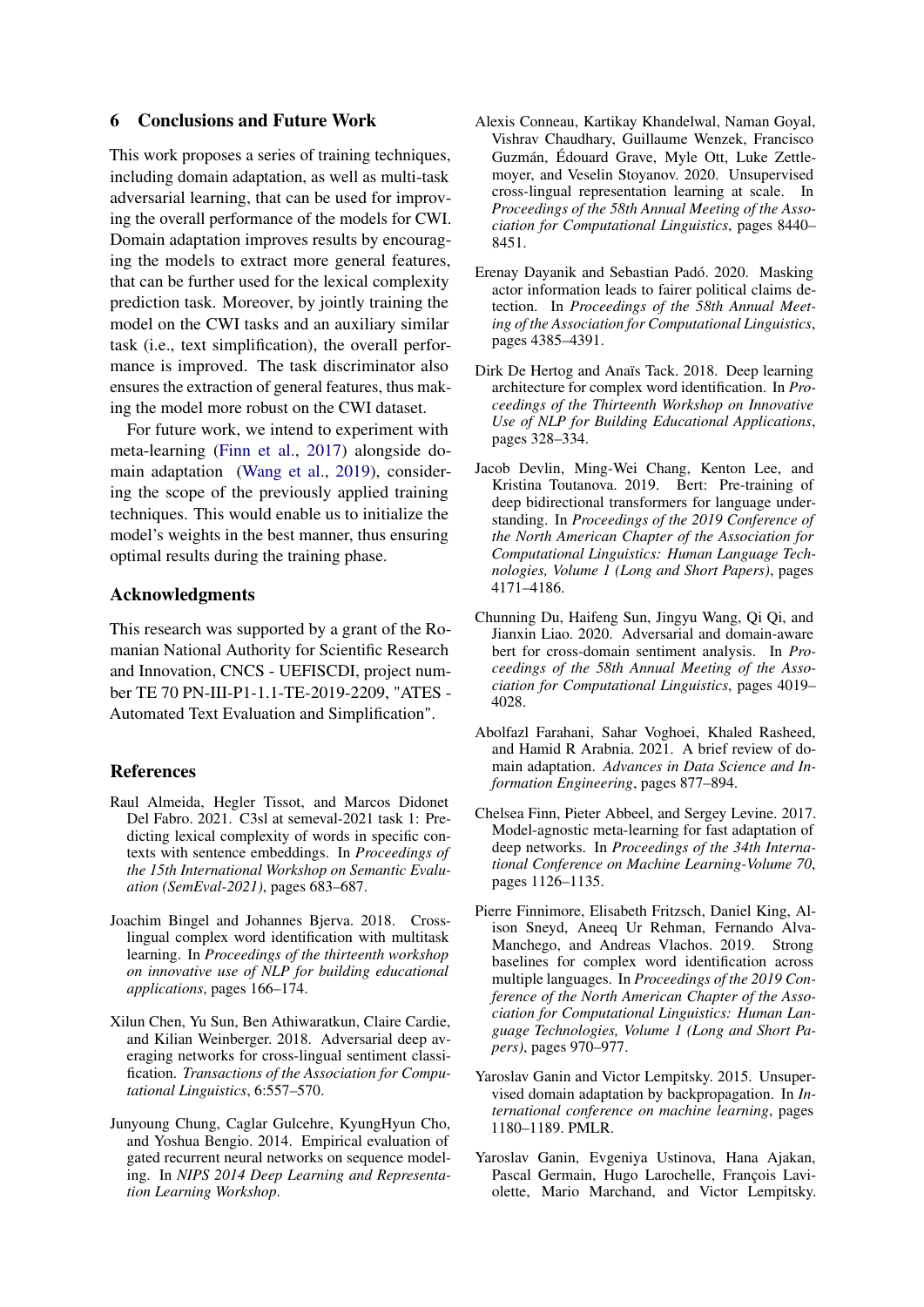2016. Domain-adversarial training of neural networks. *The journal of machine learning research*, 17(1):2096–2030.

- <span id="page-9-21"></span>Sian Gooding and Ekaterina Kochmar. 2018. Camb at cwi shared task 2018: Complex word identification with ensemble-based voting. In *Proceedings of the Thirteenth Workshop on Innovative Use of NLP for Building Educational Applications*, pages 184–194.
- <span id="page-9-10"></span>Sian Gooding and Ekaterina Kochmar. 2019. Complex word identification as a sequence labelling task. In *Proceedings of the 57th Annual Meeting of the Association for Computational Linguistics*, pages 1148– 1153.
- <span id="page-9-11"></span>Sepp Hochreiter and Jürgen Schmidhuber. 1997. Long short-term memory. *Neural computation*, 9(8):1735–1780.
- <span id="page-9-9"></span>Lifu Huang, Heng Ji, and Jonathan May. 2019. Crosslingual multi-level adversarial transfer to enhance low-resource name tagging. In *Proceedings of the 2019 Conference of the North American Chapter of the Association for Computational Linguistics: Human Language Technologies, Volume 1 (Long and Short Papers)*, pages 3823–3833.
- <span id="page-9-17"></span>Katarzyna Janocha and Wojciech Marian Czarnecki. 2016. On loss functions for deep neural networks in classification. *Schedae Informaticae*, 25:49–59.
- <span id="page-9-20"></span>Tomoyuki Kajiwara and Mamoru Komachi. 2018. Complex word identification based on frequency in a learner corpus. In *Proceedings of the thirteenth workshop on innovative use of NLP for building educational applications*, pages 195–199.
- <span id="page-9-6"></span>Phillip Keung, Vikas Bhardwaj, et al. 2019. Adversarial learning with contextual embeddings for zeroresource cross-lingual classification and ner. In *Proceedings of the 2019 Conference on Empirical Methods in Natural Language Processing and the 9th International Joint Conference on Natural Language Processing (EMNLP-IJCNLP)*, pages 1355–1360.
- <span id="page-9-8"></span>Joo-Kyung Kim, Young-Bum Kim, Ruhi Sarikaya, and Eric Fosler-Lussier. 2017. Cross-lingual transfer learning for pos tagging without cross-lingual resources. In *Proceedings of the 2017 conference on empirical methods in natural language processing*, pages 2832–2838.
- <span id="page-9-16"></span>Diederik P Kingma and Jimmy Ba. 2014. [Adam: A](http://arxiv.org/abs/1412.6980) [method for stochastic optimization.](http://arxiv.org/abs/1412.6980) In *Proceedings of the 3rd International Conference for Learning Representations, ICLR 2015*, San Diego, CA, USA.
- <span id="page-9-3"></span>Diederik P. Kingma and Max Welling. 2014. [Auto](http://arxiv.org/abs/1312.6114)[encoding variational bayes.](http://arxiv.org/abs/1312.6114) In *Proceedings of the 2nd International Conference on Learning Representations, ICLR 2014*, Banff, AB, Canada.
- <span id="page-9-5"></span>Mateusz Klimaszewski and Piotr Andruszkiewicz. 2019. Wut at semeval-2019 task 9: Domainadversarial neural networks for domain adaptation in

suggestion mining. In *Proceedings of the 13th International Workshop on Semantic Evaluation*, pages 1262–1266.

- <span id="page-9-18"></span>Douglas M Kline and Victor L Berardi. 2005. Revisiting squared-error and cross-entropy functions for training neural network classifiers. *Neural Computing & Applications*, 14(4):310–318.
- <span id="page-9-13"></span>Ludmila I Kuncheva, James C Bezdek, and Robert PW Duin. 2001. Decision templates for multiple classifier fusion: an experimental comparison. *Pattern recognition*, 34(2):299–314.
- <span id="page-9-14"></span>Yinhan Liu, Myle Ott, Naman Goyal, Jingfei Du, Mandar Joshi, Danqi Chen, Omer Levy, Mike Lewis, Luke Zettlemoyer, and Veselin Stoyanov. 2019. Roberta: A robustly optimized bert pretraining approach. *arXiv preprint arXiv:1907.11692*.
- <span id="page-9-1"></span>Mounica Maddela and Wei Xu. 2018. A wordcomplexity lexicon and a neural readability ranking model for lexical simplification. In *Proceedings of the 2018 Conference on Empirical Methods in Natural Language Processing*, pages 3749–3760.
- <span id="page-9-4"></span>Robert McHardy, Heike Adel, and Roman Klinger. 2019. Adversarial training for satire detection: Controlling for confounding variables. In *Proceedings of the 2019 Conference of the North American Chapter of the Association for Computational Linguistics: Human Language Technologies, Volume 1 (Long and Short Papers)*, pages 660–665.
- <span id="page-9-15"></span>Gustavo Paetzold and Lucia Specia. 2016a. Benchmarking lexical simplification systems. In *Proceedings of the Tenth International Conference on Language Resources and Evaluation (LREC'16)*, pages 3074–3080.
- <span id="page-9-0"></span>Gustavo Paetzold and Lucia Specia. 2016b. Semeval 2016 task 11: Complex word identification. In *Proceedings of the 10th International Workshop on Semantic Evaluation (SemEval-2016)*, pages 560–569.
- <span id="page-9-7"></span>Telmo Pires, Eva Schlinger, and Dan Garrette. 2019. How multilingual is multilingual bert? In *Proceedings of the 57th Annual Meeting of the Association for Computational Linguistics*, pages 4996–5001.
- <span id="page-9-12"></span>Robi Polikar. 2006. Ensemble based systems in decision making. *IEEE Circuits and systems magazine*, 6(3):21–45.
- <span id="page-9-2"></span>Sebastian Schrom, Stephan Hasler, and Jürgen Adamy. 2021. Improved multi-source domain adaptation by preservation of factors. *Image and Vision Computing*, page 104209.
- <span id="page-9-19"></span>Matthew Shardlow, Richard Evans, Gustavo Paetzold, and Marcos Zampieri. 2021a. Semeval-2021 task 1: Lexical complexity prediction. In *Proceedings of the 14th International Workshop on Semantic Evaluation (SemEval-2021)*.